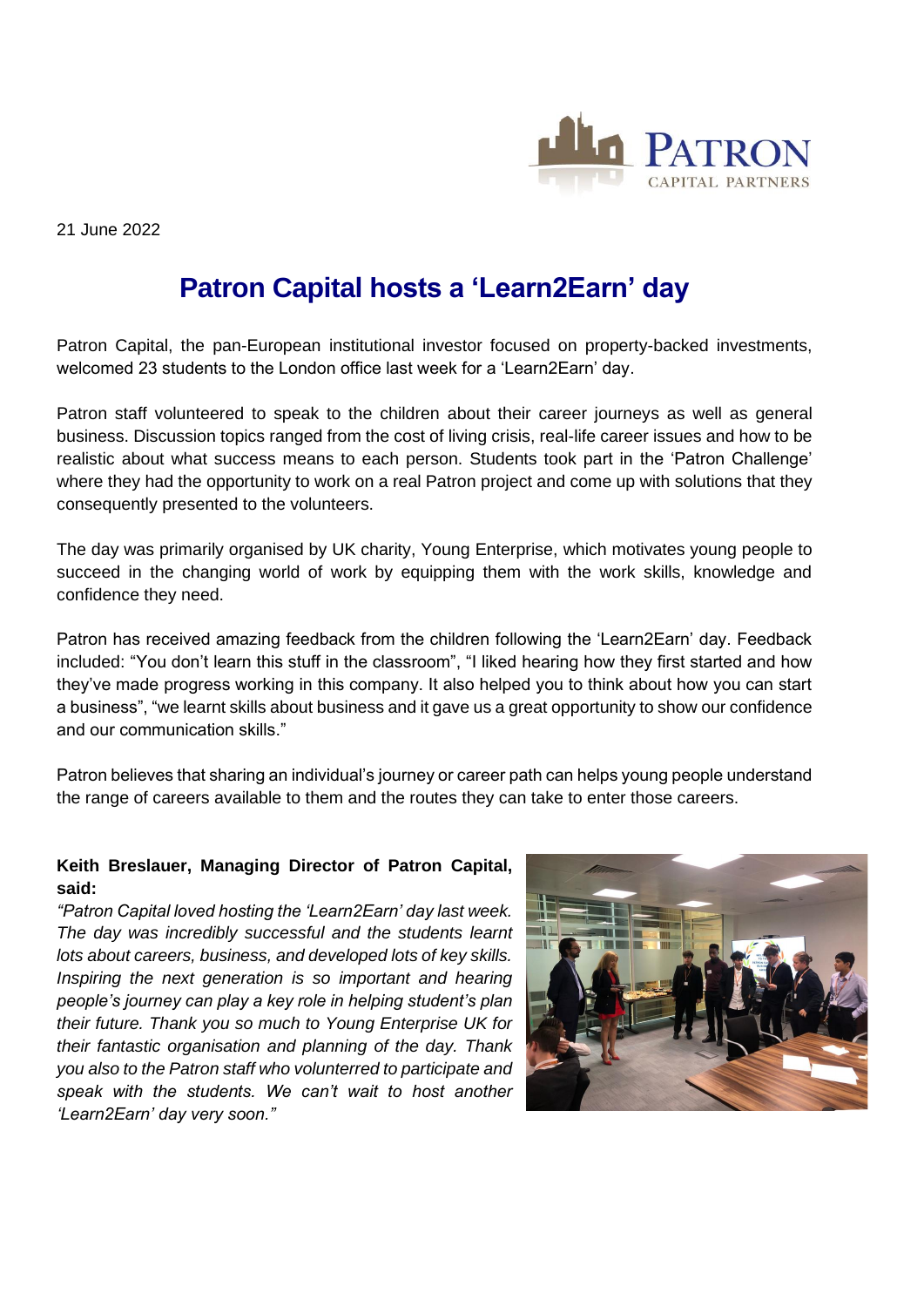

**-ends-**

#### **Media Enquiries to:**

*For Patron Capital* Henry Columbine/Polly Warrack t: +44 (0)7808 541191 SEC Newgate e: [patron@secnewgate.co.uk](mailto:patron@secnewgate.co.uk)

### **Notes to Editors**

#### **About Patron Capital Partners**

Patron represents approximately €4.3 billion of capital across several funds and related coinvestments, investing in property, corporate operating entities whose value is primarily supported by property assets and distressed debt and credit related businesses.

Since it was established in 1999, Patron has undertaken more than 170 transactions across 90 investments and programs involving over 65 million square feet (6 million square metres) in 17 countries, with many of these investments realised.